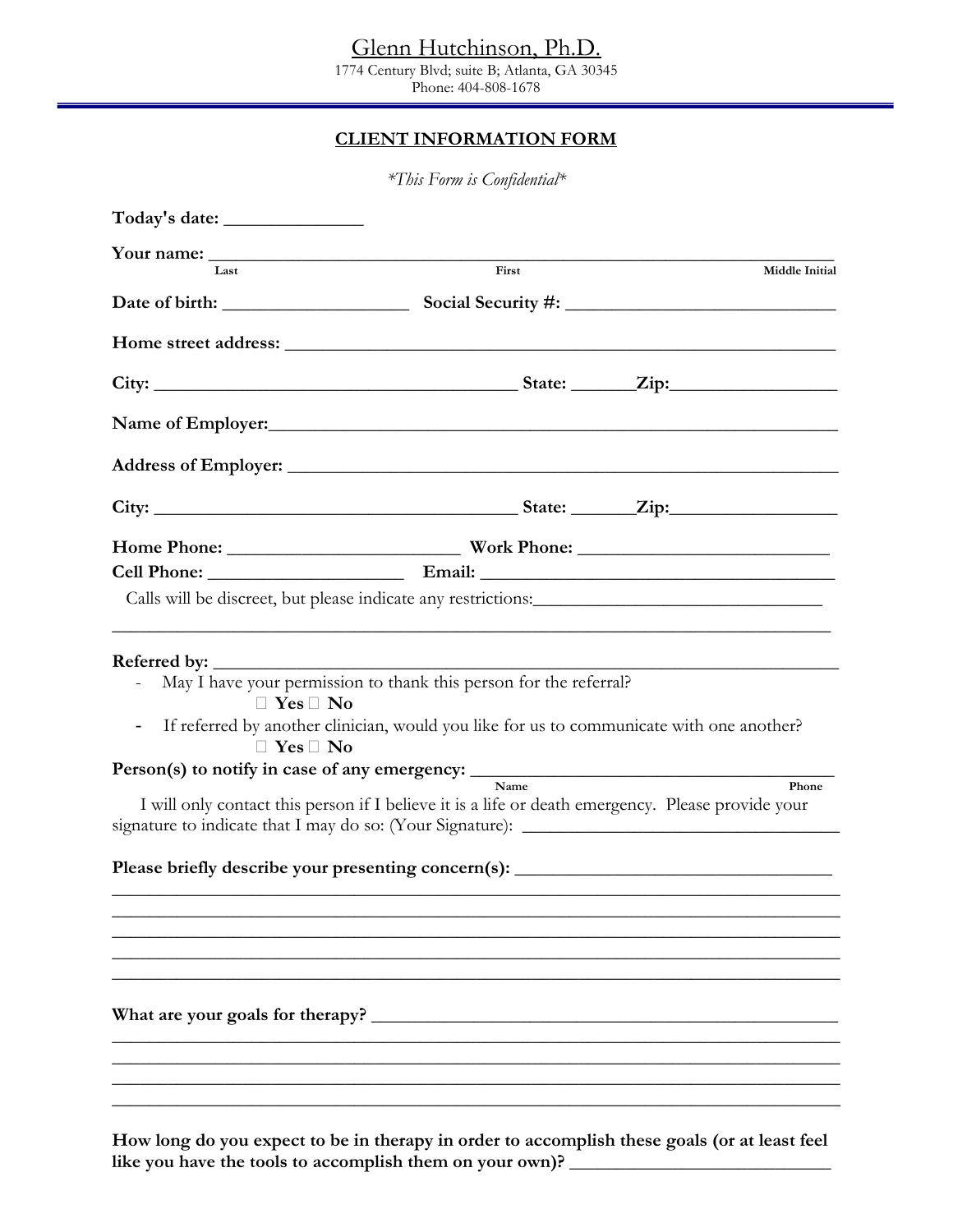## **\*The following information on this form will help guide your treatment. Please try to fill out as much as you are comfortable disclosing.\***

\_\_\_\_\_\_\_\_\_\_\_\_\_\_\_\_\_\_\_\_\_\_\_\_\_\_\_\_\_\_\_\_\_\_\_\_\_\_\_\_\_\_\_\_\_\_\_\_\_\_\_\_\_\_\_\_\_\_\_\_\_\_\_\_\_\_\_\_\_\_\_\_\_\_\_\_\_\_

# **MEDICAL HISTORY:**

Please explain any significant medical problems, symptoms, or illnesses: \_\_\_\_\_\_\_\_\_\_\_\_\_\_\_\_\_\_\_\_\_\_

| <b>Current Medications:</b>                                                         |                        |                                  |                                                                                                     |  |  |
|-------------------------------------------------------------------------------------|------------------------|----------------------------------|-----------------------------------------------------------------------------------------------------|--|--|
| Name of Medication                                                                  | Dosage                 | Purpose                          | Name of Prescribing Doctor                                                                          |  |  |
|                                                                                     |                        |                                  |                                                                                                     |  |  |
|                                                                                     |                        |                                  |                                                                                                     |  |  |
|                                                                                     |                        |                                  |                                                                                                     |  |  |
|                                                                                     |                        |                                  |                                                                                                     |  |  |
| Do you smoke or use tobacco? YES NO                                                 |                        |                                  | If YES, how much per day?                                                                           |  |  |
| Do you consume caffeine? YES                                                        | NO <sub>1</sub>        |                                  |                                                                                                     |  |  |
| Do you drink alcohol?                                                               | YES<br>NO <sub>1</sub> |                                  | If YES, how much per day/week/month/year?                                                           |  |  |
| Do you use any non-prescription drugs? YES NO                                       |                        |                                  |                                                                                                     |  |  |
| If YES, what kinds and how often?                                                   |                        |                                  |                                                                                                     |  |  |
|                                                                                     |                        |                                  | Have any of your friends or family members voiced concern about your substance use? YES NO          |  |  |
| Have you ever been in trouble or in risky situations because of your substance use? |                        |                                  | YES NO                                                                                              |  |  |
|                                                                                     |                        |                                  | Previous medical hospitalizations (Approximate dates and reasons): ________________________________ |  |  |
|                                                                                     |                        |                                  |                                                                                                     |  |  |
|                                                                                     |                        |                                  | Previous psychiatric hospitalizations (Approximate dates and reasons):                              |  |  |
|                                                                                     |                        |                                  |                                                                                                     |  |  |
|                                                                                     |                        |                                  |                                                                                                     |  |  |
|                                                                                     |                        |                                  | Have you ever talked with a psychiatrist, psychologist, or other mental health professional? YES NO |  |  |
|                                                                                     |                        |                                  |                                                                                                     |  |  |
|                                                                                     |                        |                                  |                                                                                                     |  |  |
|                                                                                     |                        |                                  | Height ____________ Weight (if applicable) ___________ Age____________ Gender _________             |  |  |
|                                                                                     |                        | _Asexual __ In Question __ Other | Sexual & Gender Identity: __ Heterosexual __Lesbian __Gay __Bisexual __Transgender                  |  |  |
| Racial/Ethnic Identity:                                                             |                        |                                  |                                                                                                     |  |  |
|                                                                                     |                        |                                  | _African/African-American/Black _ Latino/Latino-American _Bi-Racial/Multi-Racial                    |  |  |
| _American Indian/Alaska Native __ Middle Eastern/Middle Eastern-American            |                        |                                  | _Asian/Asian-American/Asian Pacific Islander ____White/European-American ___Not listed              |  |  |
|                                                                                     |                        |                                  |                                                                                                     |  |  |
| <b>FAMILY:</b>                                                                      |                        |                                  |                                                                                                     |  |  |
|                                                                                     |                        |                                  | How would you describe your relationship with your mother?_______________________                   |  |  |
|                                                                                     |                        |                                  |                                                                                                     |  |  |
|                                                                                     |                        |                                  |                                                                                                     |  |  |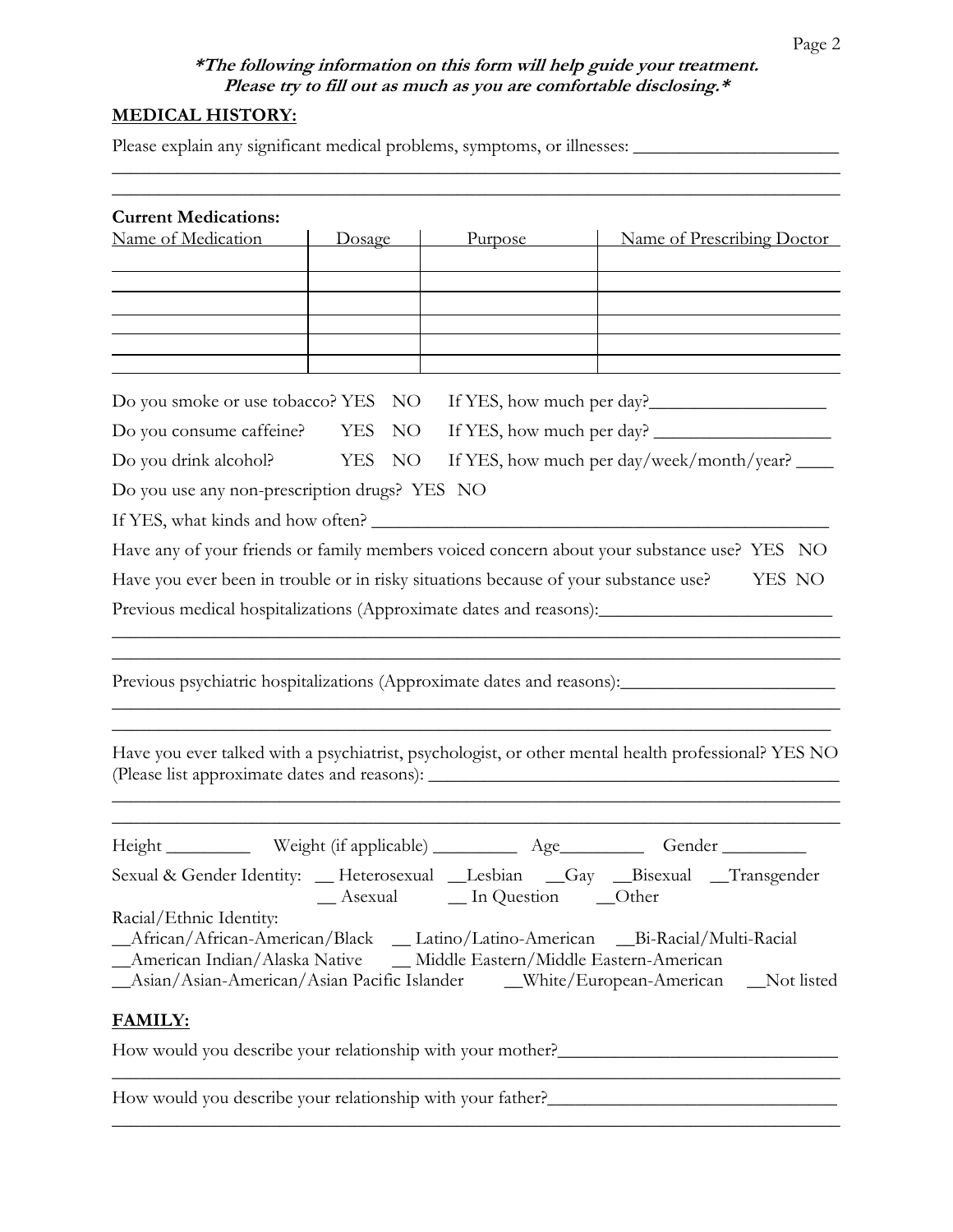Were there any other primary care givers who you had a significant relationship with? If so, please describe how this person may have impacted your life: \_\_\_\_\_\_\_\_\_\_\_\_\_\_\_\_\_\_\_\_\_\_\_\_\_\_

\_\_\_\_\_\_\_\_\_\_\_\_\_\_\_\_\_\_\_\_\_\_\_\_\_\_\_\_\_\_\_\_\_\_\_\_\_\_\_\_\_\_\_\_\_\_\_\_\_\_\_\_\_\_\_\_\_\_\_\_\_\_\_\_\_\_\_\_\_\_\_\_\_\_\_\_\_\_

| How many sisters do you have?                                 | Ages? |  |  |
|---------------------------------------------------------------|-------|--|--|
| How many brothers do you have? ________ Ages?                 |       |  |  |
| How would you describe your relationships with your siblings? |       |  |  |
|                                                               |       |  |  |

### **RELATIONSHIPS & SOCIAL SUPPORT & SELF-CARE:**

| <b>POOR</b><br><b>EXCELLENT</b><br>Currently in Relationship? ______ How Long? _____ Relationship Satisfaction: 1 2 3 4 5 6 7                                                      |
|------------------------------------------------------------------------------------------------------------------------------------------------------------------------------------|
| Married/Life Partnered? ______ How Long? ____ Previously Married/Life Partnered? YES NO<br>If so, length of previous marriages/committed partnerships______________________        |
|                                                                                                                                                                                    |
|                                                                                                                                                                                    |
|                                                                                                                                                                                    |
| Please briefly describe any history of abuse, neglect and/or trauma: _______________________________                                                                               |
| <b>POOR</b><br>EXCELLENT<br>Current level of satisfaction with your friends and social support: 1 2 3 4 5 6 7<br><u> 1989 - Johann John Stone, Amerikaansk politiker (d. 1989)</u> |
| Is spirituality important in your life and if so please explain:___________________________________                                                                                |
|                                                                                                                                                                                    |
| <b>EDUCATION &amp; CAREER</b>                                                                                                                                                      |
| High School/GED__College Degree__Graduate Degree(or Higher)__Vocational Degree__                                                                                                   |
| What is your current employment?                                                                                                                                                   |
| POOR<br><b>EXCELLENT</b><br>Employment Satisfaction: 1 2 3 4 5 6 7                                                                                                                 |
|                                                                                                                                                                                    |
|                                                                                                                                                                                    |

\_\_\_\_\_\_\_\_\_\_\_\_\_\_\_\_\_\_\_\_\_\_\_\_\_\_\_\_\_\_\_\_\_\_\_\_\_\_\_\_\_\_\_\_\_\_\_\_\_\_\_\_\_\_\_\_\_\_\_\_\_\_\_\_\_\_\_\_\_\_\_\_\_\_\_\_\_\_